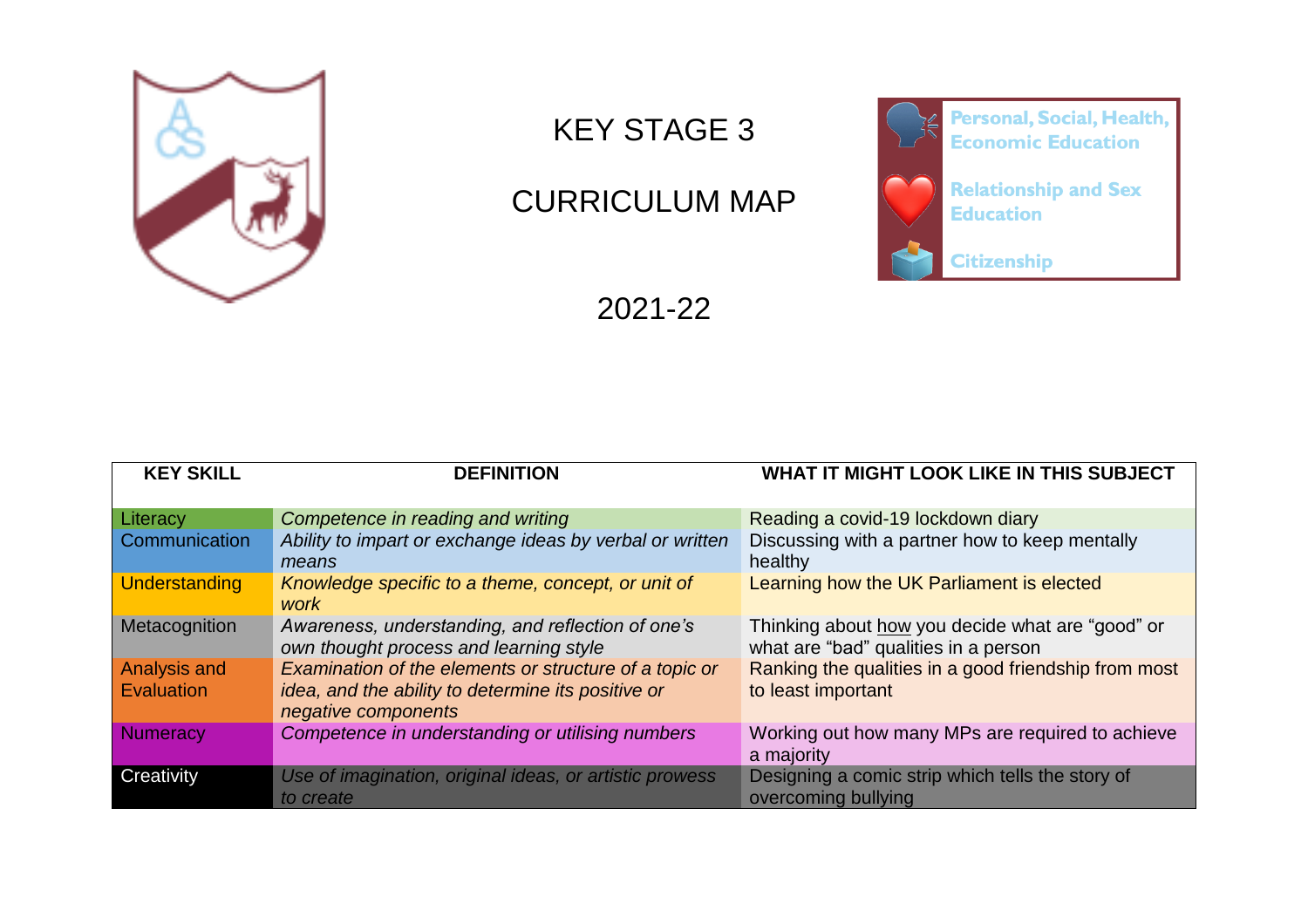## **YEAR 7**

| Unit                        | Lesson<br><b>Number</b> | Lesson                                          | <b>Your Child Will Learn</b>                                                                                                                                                                                                                                     | <b>Key Skills</b>                                                                        |
|-----------------------------|-------------------------|-------------------------------------------------|------------------------------------------------------------------------------------------------------------------------------------------------------------------------------------------------------------------------------------------------------------------|------------------------------------------------------------------------------------------|
|                             | 1.                      | Coronavirus                                     | The importance of talking about your problems<br>and experiences<br>How to talk about your experience during<br>lockdown                                                                                                                                         | <b>Literacy</b><br><b>Communication</b><br><b>Understanding</b>                          |
|                             | 2.                      | <b>Handling Changes</b>                         | The nature of change<br>What can happen to your mental health during a<br>change<br>Coping mechanism for drastic life changes<br>How to prepare for changes that may happen in<br>the future                                                                     | <b>Understanding</b><br><b>Metacognition</b><br><b>Literacy</b>                          |
| Lifestyle and Mental Health | 3.                      | <b>Making Positive Choices</b>                  | The difference between a good choice and a bad<br>choice<br>How the interconnected nature of our society<br>means all choices affect someone else<br>How to make choices considerate of others                                                                   | <b>Metacognition</b><br><b>Analysis and</b><br><b>Evaluation</b>                         |
|                             | $\overline{4}$ .        | What is Mental Health?                          | What physical and mental health are<br>The difference between physical health and<br>mental health<br>The indicators of poor mental health<br>How to maintain good mental health<br>How to contact organisations and charities to<br>support their mental health | <b>Understanding</b><br><b>Metacognition</b><br><b>Analysis and</b><br><b>Evaluation</b> |
|                             | 5.                      | Relationships' and your<br><b>Mental Health</b> | What is meant by the term 'relationship'<br>The various types of platonic relationships                                                                                                                                                                          | <b>Communication</b><br><b>Understanding</b><br><b>Metacognition</b>                     |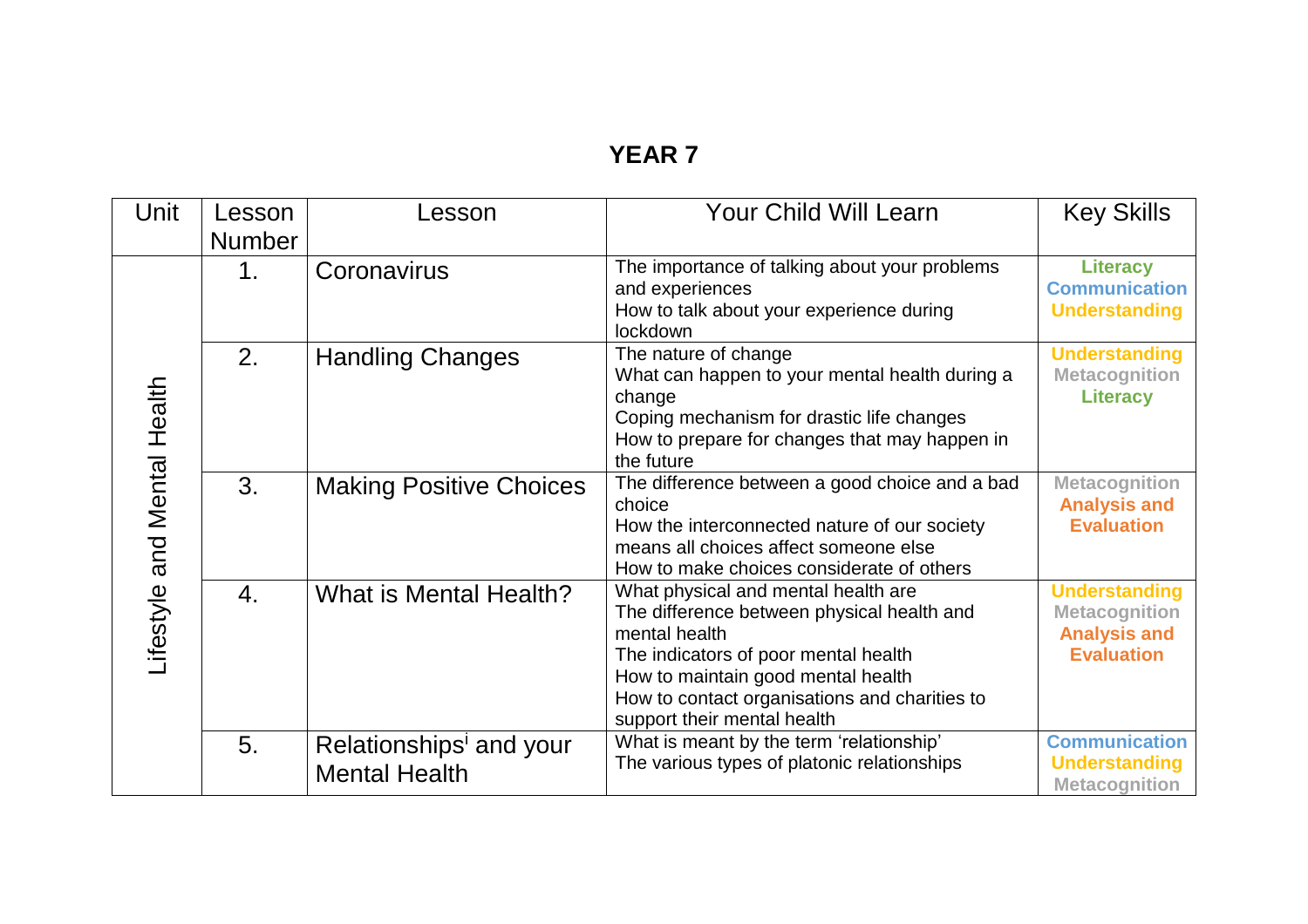|                 |                  |                               | The difference between a healthy and unhealthy<br>relationship<br>The importance of relationships to mental health<br>and the human experience                                                                                                                                   | <b>Analysis and</b><br><b>Evaluation</b>                                            |
|-----------------|------------------|-------------------------------|----------------------------------------------------------------------------------------------------------------------------------------------------------------------------------------------------------------------------------------------------------------------------------|-------------------------------------------------------------------------------------|
|                 | 6.               | <b>Positive Attributes</b>    | The positive qualities they can develop such as<br>resilience, integrity, and self-respect<br>How to apply one's positive attributes and<br>qualities to life's difficulties                                                                                                     | <b>Literacy</b><br><b>Communication</b><br><b>Metacognition</b>                     |
|                 | $\overline{7}$ . | <b>Personal Hygiene</b>       | What personal hygiene is<br>How diseases and viruses, such as covid-19, are<br>spread amongst the population<br>How to advise others about maintaining good<br>hygiene                                                                                                           | <b>Literacy</b><br><b>Understanding</b>                                             |
|                 | 8.               | <b>Healthy Eating</b>         | How to read a nutrition label<br>The meaning of nutrition terminology such as<br>calories, carbohydrates, and fat<br>The NHS's guidelines for a healthy diet<br>The consequences of poor diet<br>How to make a healthy meal plan                                                 | <b>Understanding</b><br><b>Numeracy</b><br><b>Analysis and</b><br><b>Evaluation</b> |
| Physical Health | 9.               | <b>Importance of Exercise</b> | The positive contribution regular exercise can<br>make to physical and mental health<br>The NHS's guidelines for sufficient daily exercise<br>The effect a calorie surplus or a calories deficit<br>can have on weight and lifestyle<br>How to find a type of exercise you enjoy | <b>Understanding</b><br><b>Numeracy</b><br><b>Analysis and</b><br><b>Evaluation</b> |
|                 | 10.              | Design a Poster               | How to design a poster that promotes a change<br>positive to one's lifestyle or mental health                                                                                                                                                                                    | <b>Creativity</b><br><b>Analysis and</b><br><b>Evaluation</b>                       |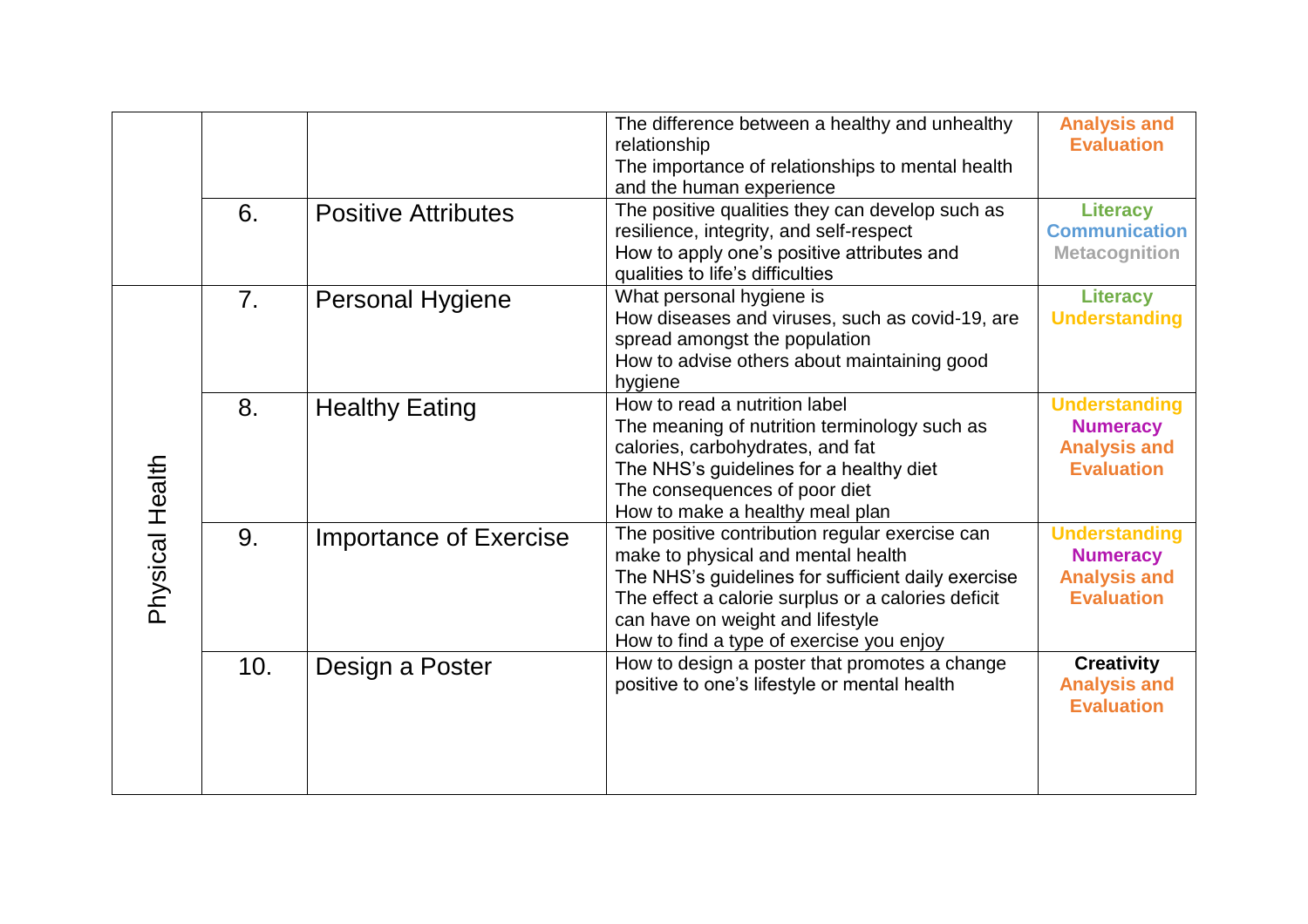|                              | 11. | <b>Bullying</b>            | The definition of bullying<br>The multi-dimensional nature of bullying (eg<br>bullying is more than just name-calling)<br>The types of bullying<br>The impact bullying can have on victims<br>What The Astley Cooper School's anti-bullying<br>policy is <sup>ii</sup><br>How to contact organisations, charities, or a<br>trusted adult to discuss or report bullying | <b>Understanding</b><br><b>Analysis and</b><br><b>Evaluation</b>                                                 |
|------------------------------|-----|----------------------------|------------------------------------------------------------------------------------------------------------------------------------------------------------------------------------------------------------------------------------------------------------------------------------------------------------------------------------------------------------------------|------------------------------------------------------------------------------------------------------------------|
| Bullying and Internet Safety | 12. | Cyberbullying              | How to evaluate the positive and negatives<br>aspects of the internet<br>The definition of cyberbullying<br>What to do if you are or a friend is being<br>cyberbullied<br>The laws around bullying and cyberbullying<br>How to contact organisations, charities, or a<br>trusted adult to discuss or report cyberbullying                                              | <b>Communication</b><br><b>Understanding</b><br><b>Metacognition</b><br><b>Analysis and</b><br><b>Evaluation</b> |
|                              | 13. | <b>Keeping Safe Online</b> | How criminals and bullies can take advantages of<br>people online<br>The warning signs of internet scams<br>How to stay safe online and avoid dangers<br>How to post things online is a safe and<br>responsible way<br>The irreversible nature of internet publications (eg<br>once you post something, it will be online forever)                                     | <b>Understanding</b><br><b>Metacognition</b><br><b>Analysis and</b><br><b>Evaluation</b>                         |
|                              | 14. | <b>Online Grooming</b>     | How to spot an online predator<br>What online grooming is<br>The impact that online grooming can have on<br>victims<br>What to do if you think you or a friend is being<br>groomed online                                                                                                                                                                              | <b>Understanding</b><br><b>Analysis and</b><br><b>Evaluation</b>                                                 |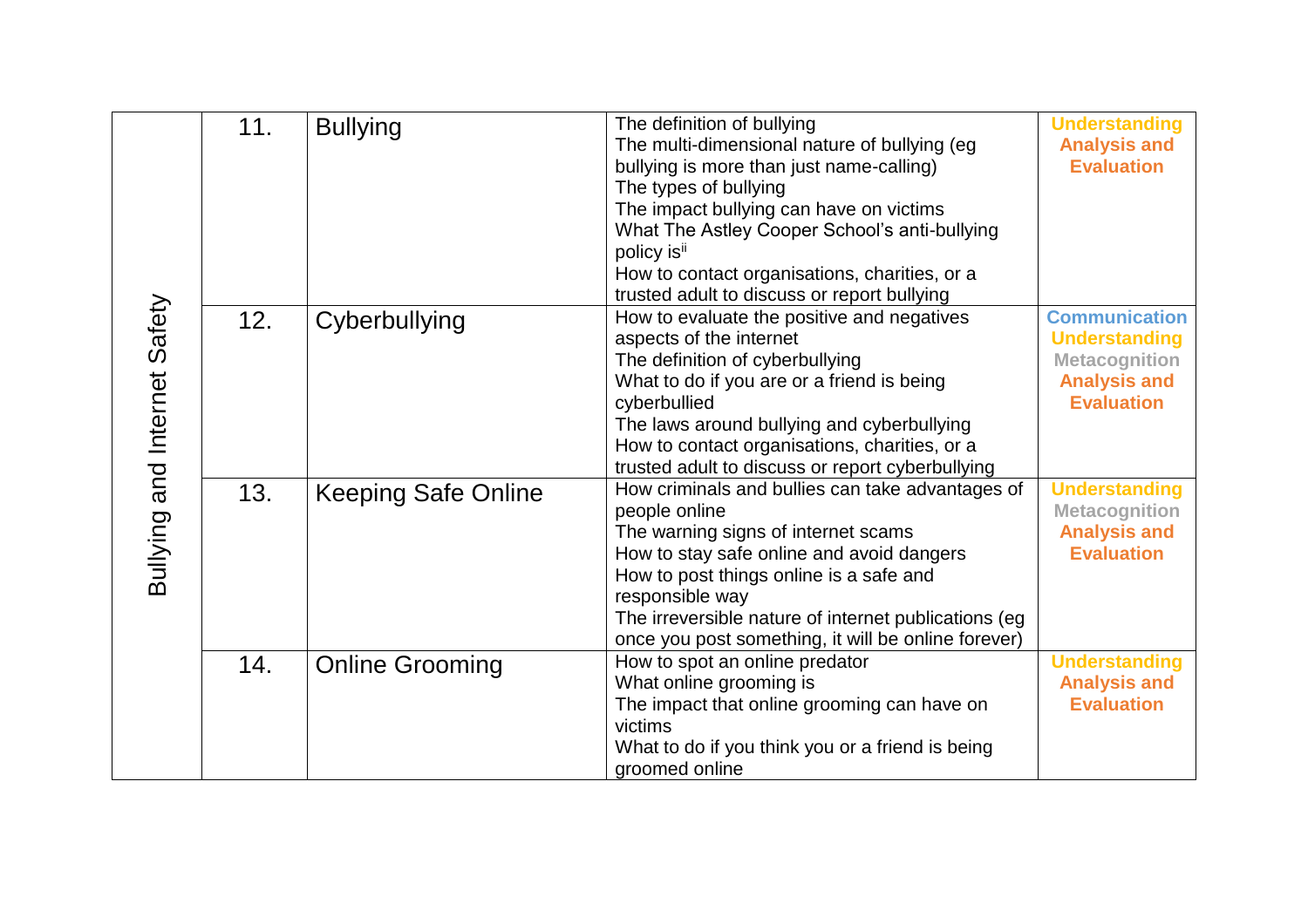|                             |     |                                                        | How to contact organisations, charities, or a<br>trusted adult to discuss or report online grooming                                                                                                                                                                                      |                                                                                                                                     |
|-----------------------------|-----|--------------------------------------------------------|------------------------------------------------------------------------------------------------------------------------------------------------------------------------------------------------------------------------------------------------------------------------------------------|-------------------------------------------------------------------------------------------------------------------------------------|
|                             | 15. | <b>Peer Pressure</b>                                   | What peer pressure is and what it can look like<br>The types of peer pressure (eg direct pressure,<br>subtle pressure)<br>How to resist peer pressure<br>The negative consequences peer pressure can<br>have                                                                             | <b>Literacy</b><br><b>Communication</b><br><b>Understanding</b><br><b>Metacognition</b><br><b>Evaluation and</b><br><b>Analysis</b> |
|                             | 16. | <b>Rumours</b>                                         | What rumours are<br>The effect rumours can have on people<br>How to avoid spreading rumours                                                                                                                                                                                              | <b>Literacy</b><br><b>Communication</b><br><b>Understanding</b>                                                                     |
|                             | 17. | <b>Illustrated Comic</b>                               | How to design a comic strip that reflects a story                                                                                                                                                                                                                                        | <b>Creativity</b><br><b>Literacy</b><br><b>Evaluation and</b><br><b>Analysis</b>                                                    |
|                             | 18. | Types of Relationships <sup>i</sup><br>and Friendships | The types of relationships and how they can<br>benefit someone<br>How to be self-reflective about your contribution to<br>a friendship<br>The qualities that make a good friend                                                                                                          | <b>Literacy</b><br><b>Communication</b><br><b>Metacognition</b>                                                                     |
| Relationships and<br>Gender | 19. | <b>Relationship Abuse</b>                              | What relationship abusei is, and the different<br>forms it can take (eg physical, verbal, mental)<br>How to spot signs of control in a relationship<br>The impact abuse can have on someone<br>How to contact organisations, charities, or a<br>trusted adult to discuss or report abuse | <b>Communication</b><br><b>Understanding</b><br><b>Analysis and</b><br><b>Evaluation</b>                                            |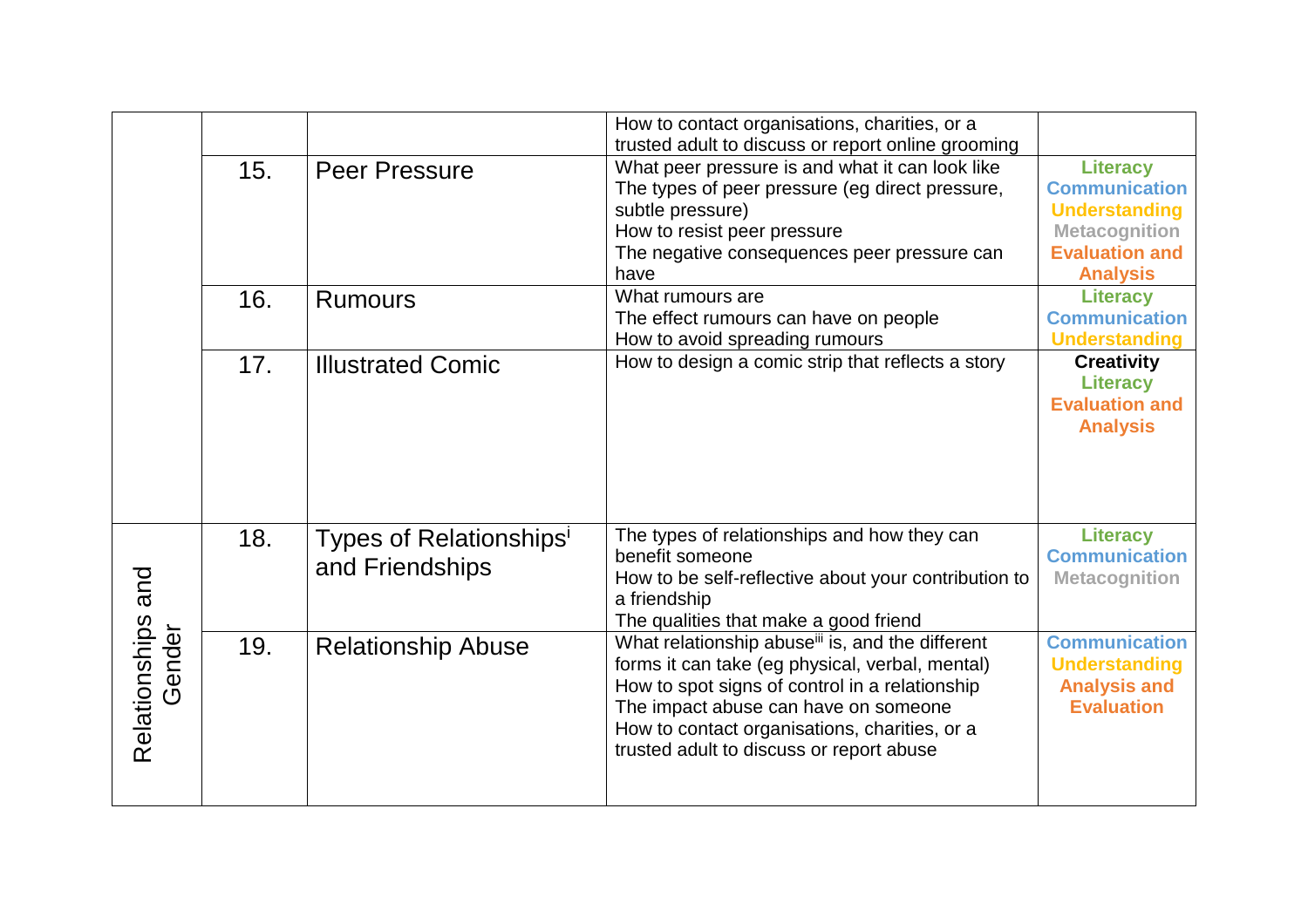| 20. | <b>Romantic Relationships</b>   | The importance of love <sup>iv</sup> to the human experience<br>Why adults choose to enter into romantic<br>relationships<br>That a lifestyle without romantic relationships (e.g.<br>never marrying) is as valid and happy as a<br>lifestyle with romantic relationships<br>The importance of waiting until you are ready to<br>enter into a romantic relationship<br>Consent is necessary to begin a romantic<br>relationship<br>The current legal UK definition of marriage<br>The advantages and disadvantages of a married<br>life<br>The prison sentences for forced marriages | <b>Literacy</b><br><b>Understanding</b><br><b>Analysis and</b><br><b>Evaluation</b>      |
|-----|---------------------------------|--------------------------------------------------------------------------------------------------------------------------------------------------------------------------------------------------------------------------------------------------------------------------------------------------------------------------------------------------------------------------------------------------------------------------------------------------------------------------------------------------------------------------------------------------------------------------------------|------------------------------------------------------------------------------------------|
| 21. | <b>Romantic Diversity (LGB)</b> | The definition of the terms lesbian, gay, bisexual,<br>and transgender as well as other relevant and<br>age-appropriate LGBTQ+ terminology<br>That being LGB is about love, and not sex (eg a<br>gay man is a man that <i>falls in love with</i> another<br>man)<br>That romantic attraction sits on a scale rather than<br>as a binary<br>What happened at The Stonewall Riots<br>How to treat LGB people with respect<br>How to contact organisations, charities, or a<br>trusted adult to discuss gender or sexuality issues                                                      | <b>Communication</b><br><b>Understanding</b><br><b>Analysis and</b><br><b>Evaluation</b> |
| 22. | Gender                          | The difference between gender (determined by<br>culture and society) and sex (determined by<br>biology and anatomy)<br>What it means to be transgender<br>How to treat transgender people with respect                                                                                                                                                                                                                                                                                                                                                                               | <b>Understanding</b><br><b>Analysis and</b><br><b>Evaluation</b><br><b>Communication</b> |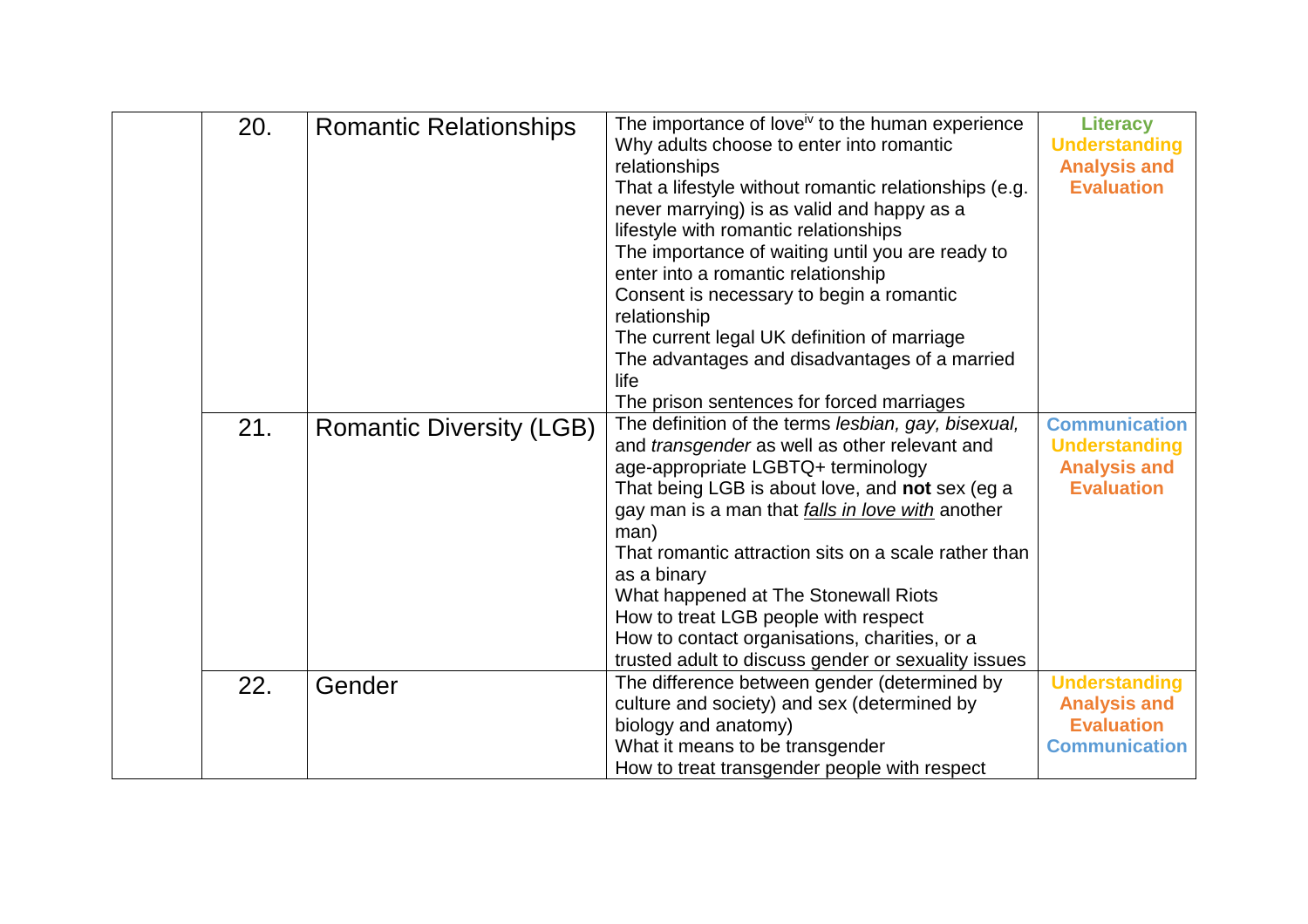|           | 23. | <b>Transgender and Non-</b><br><b>Binary Identities</b> | The difference between expression (cultural<br>markers of gender such as clothes and hairstyles)<br>and identity (an inner sense of self)<br>What it means to be cisgender (eg born male,<br>identify as male), transgender (eg born male,<br>identify as female), and non-binary (eg born male,<br>identify as neither male nor female)<br>How to treat transgender and non-binary people<br>with respect | <b>Communication</b><br><b>Understanding</b><br><b>Analysis and</b><br><b>Evaluation</b> |
|-----------|-----|---------------------------------------------------------|------------------------------------------------------------------------------------------------------------------------------------------------------------------------------------------------------------------------------------------------------------------------------------------------------------------------------------------------------------------------------------------------------------|------------------------------------------------------------------------------------------|
|           | 24. | What is Citizenship?                                    | What is meant by the term 'citizenship'<br>What it means to be a good or bad citizen in a<br>community                                                                                                                                                                                                                                                                                                     | <b>Metacognition</b><br><b>Analysis and</b><br><b>Evaluation</b>                         |
|           | 25. | <b>Your Community and</b><br>You                        | The definition of community<br>The types of communities (eg religious, racial,<br>geographic)<br>The importance of community and unity<br>How to think about communities we are part of,<br>and communities we aspire to be part of<br>The contribution you make to a community                                                                                                                            | <b>Communication</b><br><b>Metacognition</b>                                             |
| Community | 26. | <b>Your Country and You</b>                             | The constitutional composition of the United<br>Kingdom<br>How the UK functions including the nature of the<br>devolved administrations (eg Scottish Parliament)<br>What patriotism is<br>The advantages and disadvantages of being<br>patriotic                                                                                                                                                           | <b>Understanding</b><br><b>Metacognition</b><br><b>Analysis and</b><br><b>Evaluation</b> |
|           | 27. | <b>Community Cohesion</b>                               | The statistics that represent modern Britain's<br>diversity<br>The historical reasons that explain Britain's<br>diversity (eg colonialism, the Windrush<br>Generation)<br>The benefits of diversity and multiculturalism                                                                                                                                                                                   | <b>Numeracy</b><br><b>Communication</b><br><b>Understanding</b><br><b>Metacognition</b>  |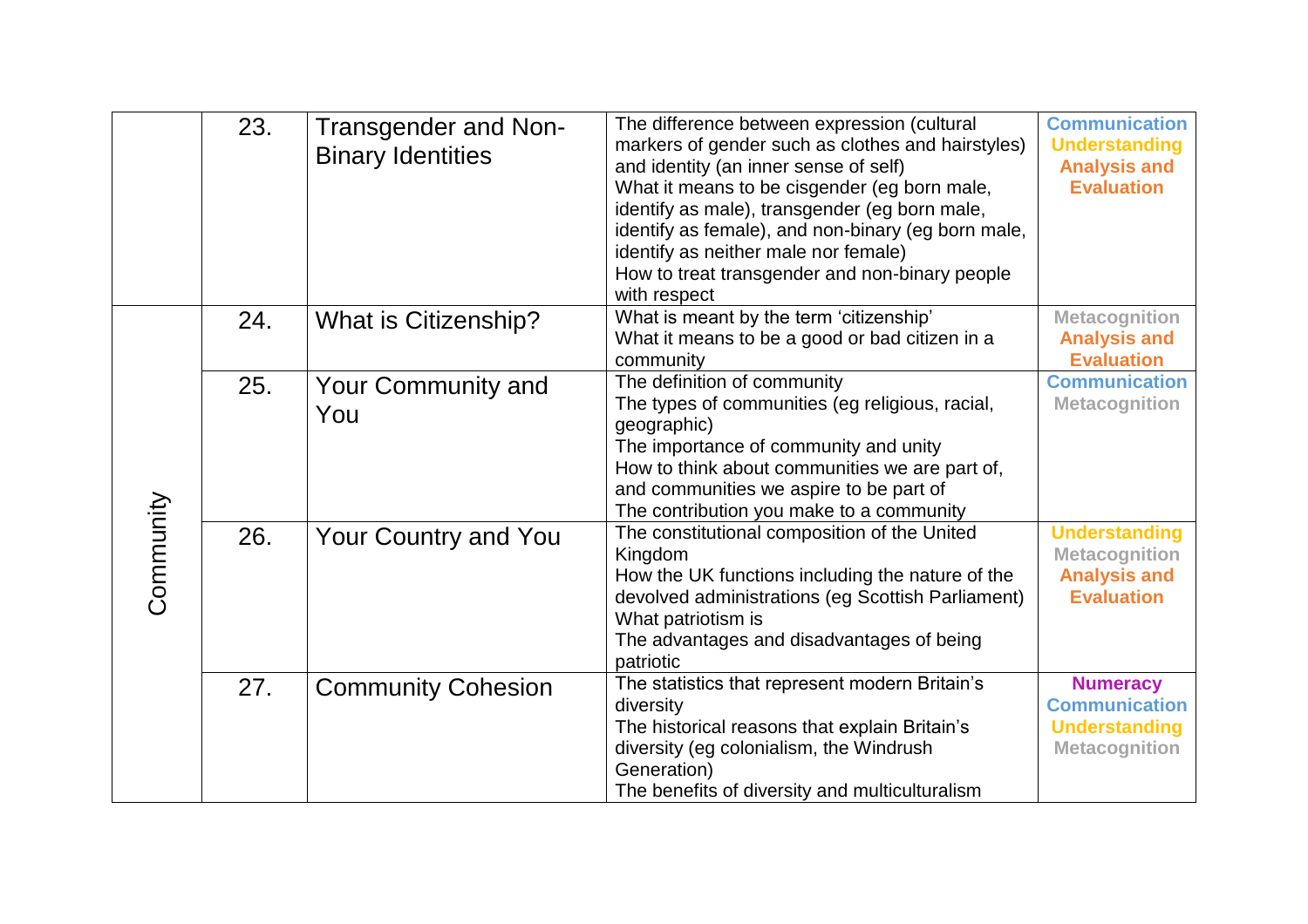|                | 28. | What is Climate Change?   | The difference between climate and weather<br>What climate change is | <b>Understanding</b><br><b>Analysis and</b> |
|----------------|-----|---------------------------|----------------------------------------------------------------------|---------------------------------------------|
|                |     |                           | The impact climate change is having and will have                    | <b>Evaluation</b>                           |
|                |     |                           | on the planet                                                        | <b>Numeracy</b>                             |
| and Puberty    | 29. | <b>Humans and Climate</b> | What greenhouses gasses are, and how human                           | <b>Communication</b>                        |
|                |     | Change                    | industrial/technological development has caused                      | <b>Understanding</b>                        |
|                |     |                           | an increase in greenhouse gasses                                     | <b>Metacognition</b>                        |
|                |     |                           | The behaviours and activities of humans that                         | <b>Analysis and</b>                         |
|                |     |                           | cause climate change (eg deforestation, eating                       | <b>Evaluation</b>                           |
|                |     |                           | meat)                                                                |                                             |
|                |     |                           | How to self-reflect on our environmental impact                      |                                             |
| Climate Change | 30. | Puberty                   | What puberty is and how it can affect us                             | <b>Communication</b>                        |
|                |     |                           | physically, emotionally, and behaviourally                           | <b>Understanding</b>                        |
|                |     |                           | The physical changes to the human body during                        |                                             |
|                |     |                           | puberty                                                              |                                             |
|                |     |                           | The changes to genitalia during and after puberty                    |                                             |
|                |     |                           | (change in penis shape/size, erections, vaginal                      |                                             |
|                |     |                           | discharge, menstruation)                                             |                                             |
|                |     |                           | The plurality in body shape/size; how all bodies                     |                                             |
|                |     |                           | are inherently valid and worthy of respect                           |                                             |
|                |     |                           | What masturbation is (but not encouraged to                          |                                             |
|                |     |                           | masturbate or told how to masturbate)                                |                                             |
|                | 31. | <b>Facts and Opinions</b> | The difference between a fact and an opinion                         | <b>Literacy</b>                             |
|                |     |                           | What is meant by the terms "subjective" and                          | <b>Communication</b>                        |
|                |     |                           | "objective"                                                          | <b>Understanding</b>                        |
|                |     |                           | What a fact-checker is                                               | <b>Metacognition</b>                        |
|                |     |                           | How to form an opinion that is based on or                           | <b>Analysis and</b>                         |
|                |     |                           | informed by facts                                                    | <b>Evaluation</b>                           |
|                | 32. | Government                | The definition of 'government'                                       | <b>Communication</b>                        |
| Government     |     |                           | Types of governments (dictatorship, democracy,                       | <b>Understanding</b>                        |
|                |     |                           | and anarchy)                                                         | <b>Numeracy</b>                             |
|                |     |                           | How the UK Parliament works                                          |                                             |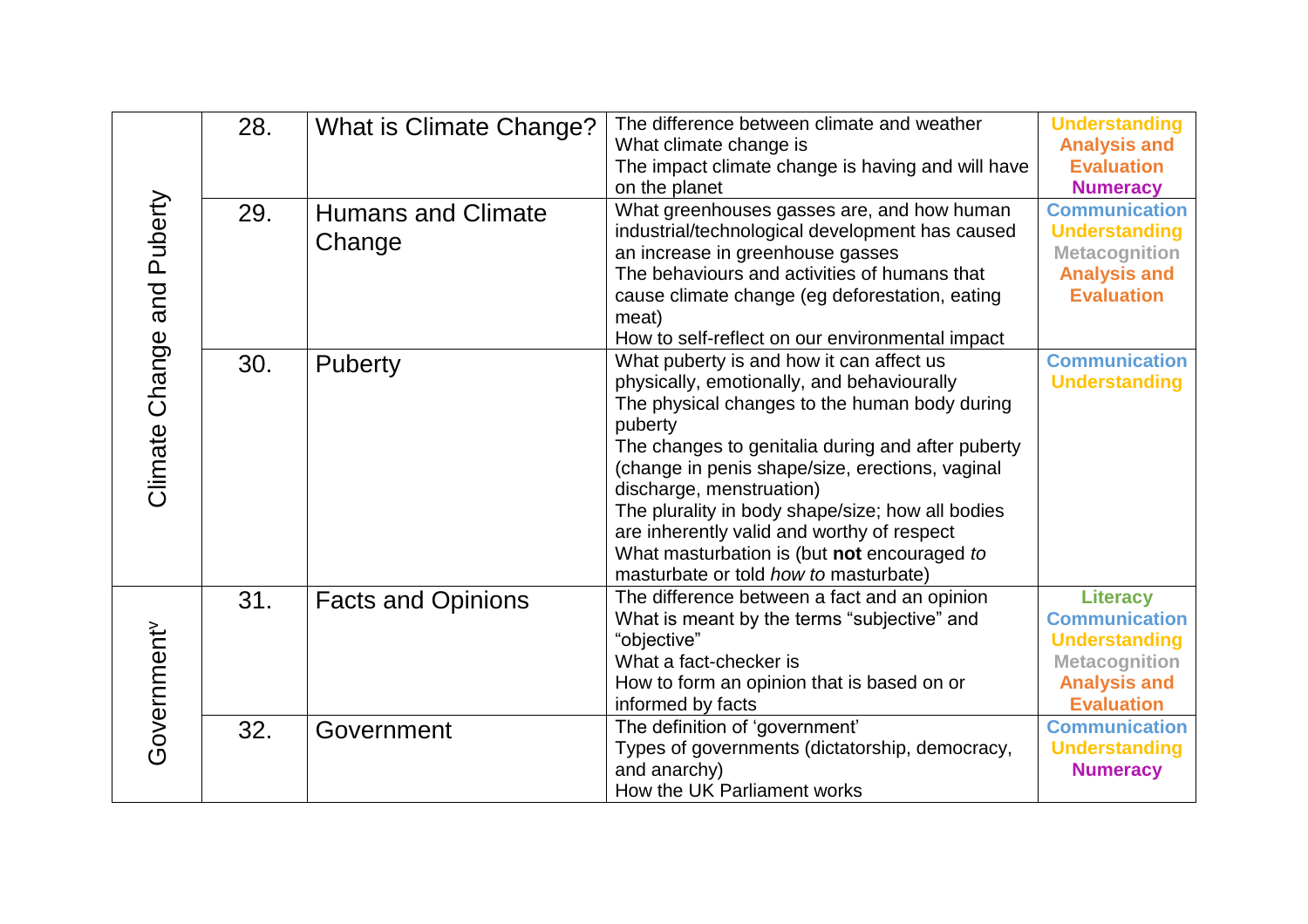| 33. | <b>Political Parties</b>                | What a political party is<br>The key policies and general ideologies of the<br>Conservative and Labour partiesvi      | <b>Understanding</b><br><b>Analysis and</b><br><b>Evaluation</b>                                                                 |
|-----|-----------------------------------------|-----------------------------------------------------------------------------------------------------------------------|----------------------------------------------------------------------------------------------------------------------------------|
| 34. | <b>Make Your Own Political</b><br>Party | How to read and understand UK political parties'<br>posters and adverts<br>How to design an effective campaign poster | <b>Literacy</b><br><b>Communication</b><br><b>Metacognition</b><br><b>Analysis and</b><br><b>Evaluation</b><br><b>Creativity</b> |
| 35. | Debate                                  | How parliamentary debates work in the UK<br>Parliament<br>How to conduct a respectful and professional<br>debate      | <b>Communication</b><br><b>Metacognition</b><br><b>Analysis and</b><br><b>Evaluation</b>                                         |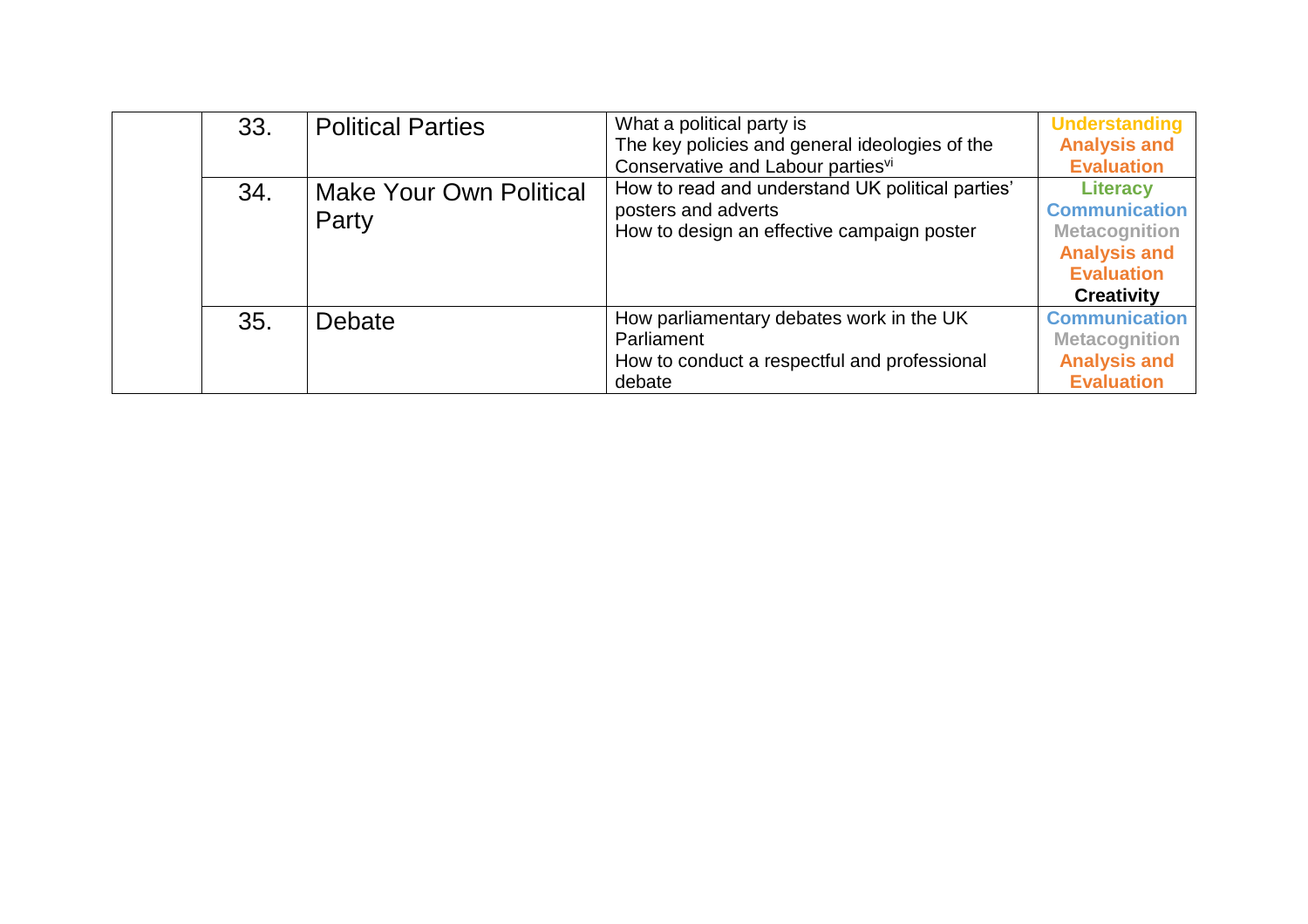| Unit                  | Lesson<br><b>Number</b> | Lesson                                       | <b>Your Child Will Learn</b>                                                                                                                                                                                                                                                                    | <b>Key Skills</b>                                                                                                           |
|-----------------------|-------------------------|----------------------------------------------|-------------------------------------------------------------------------------------------------------------------------------------------------------------------------------------------------------------------------------------------------------------------------------------------------|-----------------------------------------------------------------------------------------------------------------------------|
|                       | 1.                      | <b>Managing My Behaviour</b>                 | Identify self-management skills and behaviours<br>Describe how different people can develop their<br>skills and behaviours<br>Apply your ideas to your future detailing the steps<br>you took to become successful                                                                              | <b>Literacy</b><br><b>Communication</b><br><b>Understanding</b>                                                             |
| Healthy Body and Mind | 2.                      | What is Mental Health?                       | What physical and mental health are<br>The signs of good and poor mental health<br>About celebrities and pop culture icons who have<br>had mental health crises<br>How to manage their mental health<br>How to contact organisations, charities, or a<br>trusted adult to discuss mental health | <b>Communication</b><br><b>Understanding</b><br><b>Analysis and</b><br><b>Evaluation</b>                                    |
|                       | 3.                      | <b>Confidence and Self-</b><br><b>Esteem</b> | The definition of self-esteem<br>The importance of believing in yourself<br>Ways to build confidence and self-esteem                                                                                                                                                                            | <b>Literacy</b><br><b>Metacognition</b>                                                                                     |
|                       | $\overline{4}$ .        | Diet and Exercise                            | The health risks associated with poor lifestyle<br>choices<br>How to eat in a healthy and balanced way<br>How to make a meal plan<br>The benefits of exercise<br>What calories are and how they affect the body                                                                                 | <b>Literacy</b><br><b>Understanding</b><br><b>Analysis and</b><br><b>Evaluation</b><br><b>Creativity</b><br><b>Numeracy</b> |
|                       | 5.                      | <b>Mental Health</b><br>Conditions           | The difference between "just feeling a bit sad"<br>and depression<br>The symptoms and treatments for common<br>mental health conditions (eg anxiety, anorexia,<br>PTSD)                                                                                                                         | <b>Literacy</b><br><b>Understanding</b><br><b>Analysis and</b><br><b>Evaluation</b><br><b>Creativity</b>                    |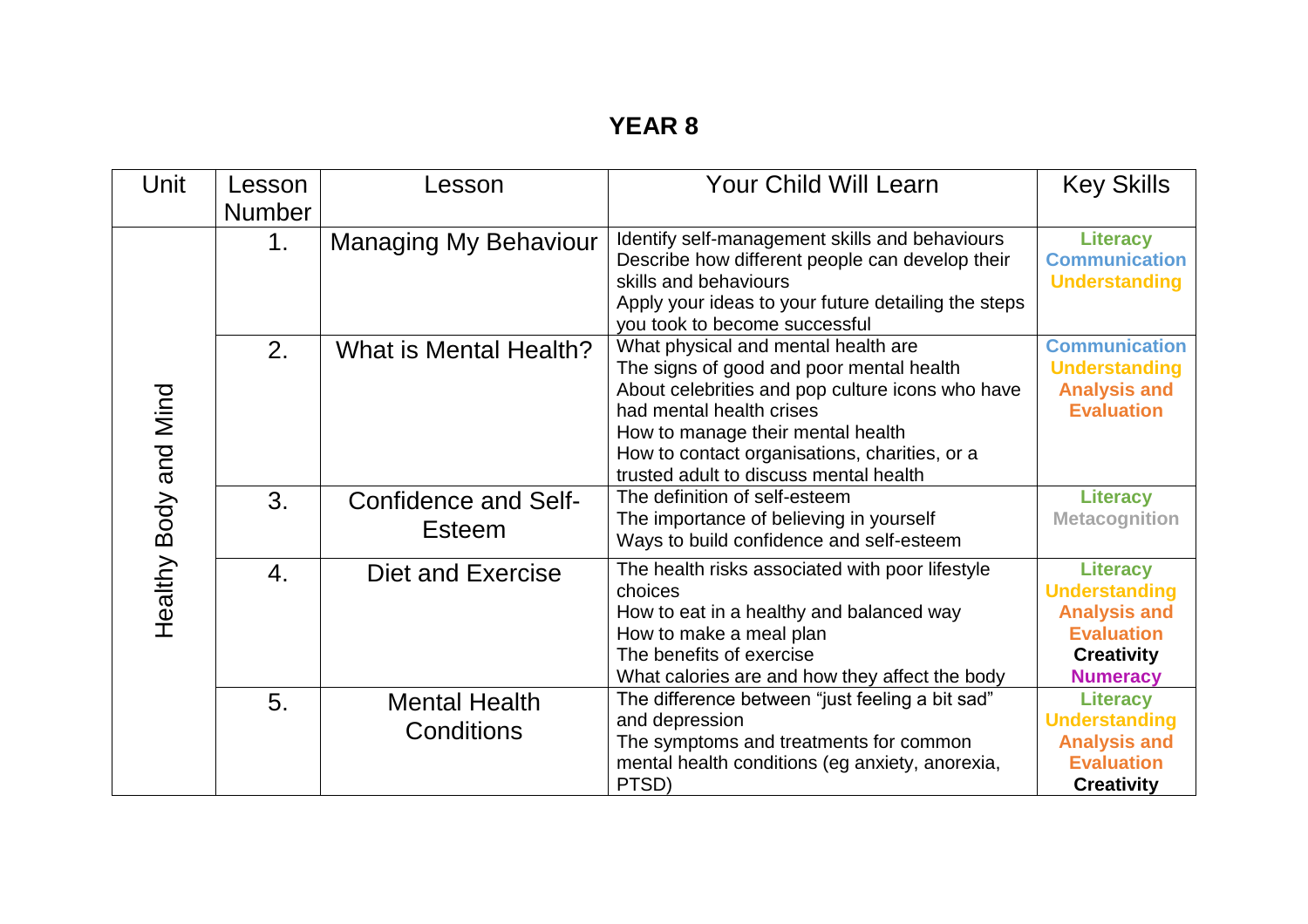|               |                |                             |                                                          | <b>Communication</b> |
|---------------|----------------|-----------------------------|----------------------------------------------------------|----------------------|
|               | 6.             | Successful and Fulfilling   | The types of relationships <sup>i</sup> and how they can | <b>Literacy</b>      |
|               |                | <b>Relationships</b>        | benefit someone                                          | <b>Communication</b> |
|               |                |                             | How to be self-reflective about your contribution        | <b>Metacognition</b> |
|               |                |                             | to a friendship                                          |                      |
|               |                |                             | The qualities that make a good friend                    |                      |
|               | 7 <sub>1</sub> | Being Social and Being      | The importance of clubs, school groups, and              | <b>Understanding</b> |
|               |                | Lonely                      | extracurricular activities                               | <b>Analysis and</b>  |
|               |                |                             | How being social is a fundamental part of human          | <b>Evaluation</b>    |
|               |                |                             | nature                                                   |                      |
|               |                |                             | How to combat loneliness and feelings of                 |                      |
|               |                |                             | isolation                                                |                      |
|               |                |                             | The effect loneliness can have on our physical           |                      |
| Relationships |                |                             | and mental health                                        |                      |
|               |                |                             | How to contact organisations, charities, or a            |                      |
|               |                |                             | trusted adult to discuss feelings of loneliness          |                      |
|               | 8.             | <b>Romantic Orientation</b> | Key statistics and figures that demonstrate the          | <b>Understanding</b> |
|               |                | and Gender Identity         | struggle of LGBT+ communities internationally            | <b>Numeracy</b>      |
|               |                |                             | That being LGBT+ is not a choice                         | <b>Literacy</b>      |
|               |                | $(LGBT+)$                   | The difference between sex (determined by                | <b>Analysis and</b>  |
|               |                |                             | biology and anatomy) and gender (determined by           | <b>Evaluation</b>    |
|               |                |                             | culture and society)                                     |                      |
|               |                |                             | Terminology for LGBT+ people (eg gay, lesbian,           |                      |
|               |                |                             | transgender)                                             |                      |
|               |                |                             | How to treat LGBT+ people with dignity and               |                      |
|               |                |                             | respect                                                  |                      |
|               |                |                             | How to contact organisations, charities, or a            |                      |
|               |                |                             | trusted adult to discuss LGBT+ issues                    |                      |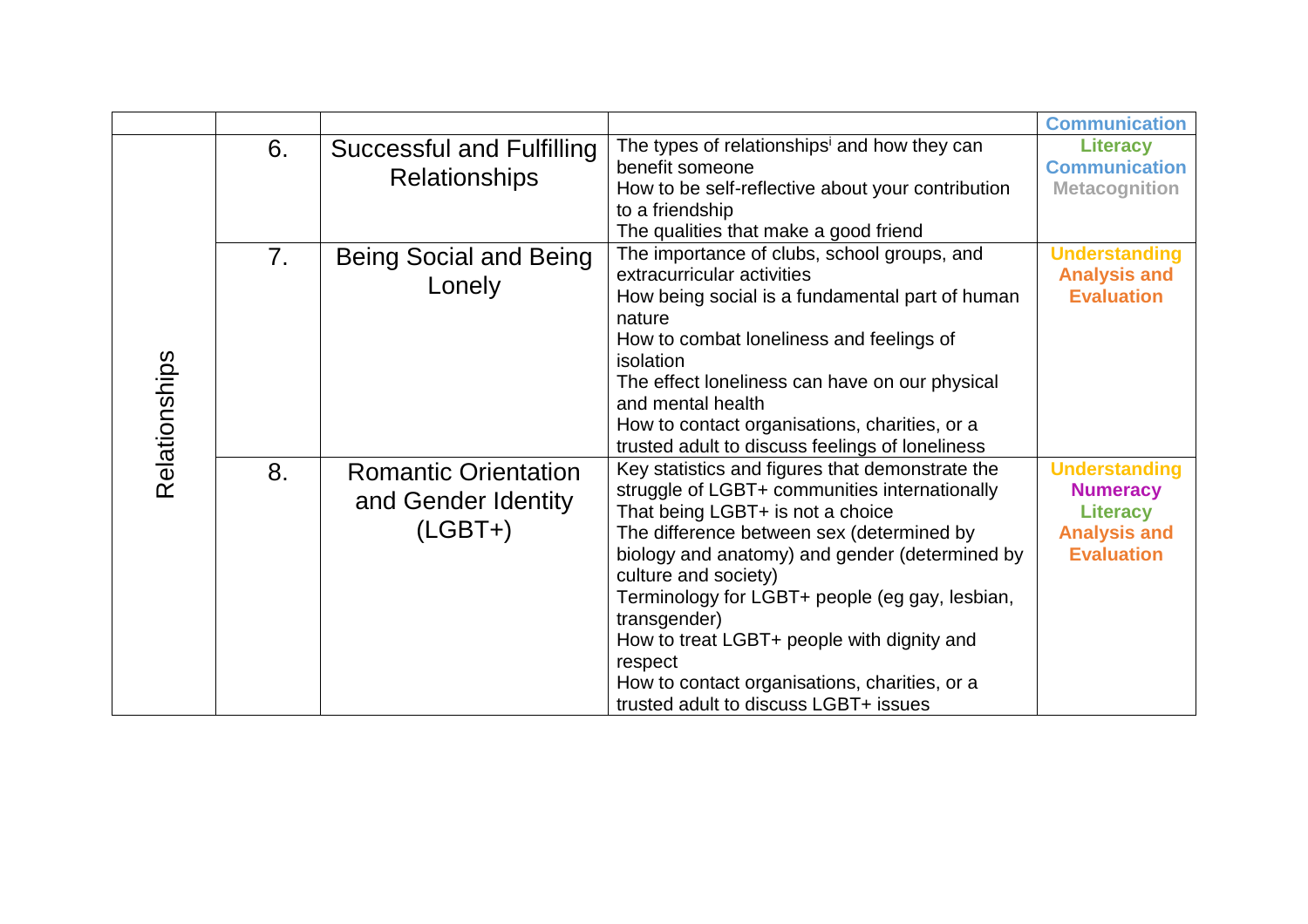|         | 9.  | <b>Menstruation</b>                        | What menstruation is and how it works in the<br>body<br>What to do during a period (eg using sanitary<br>pads)<br>That menstruation does not impact on a<br>girl/woman's ability to think clearly or lead a<br>normal life<br>The signs that your menstruation is unhealthy,<br>and when to contact a GP or hospital                                                                                    | <b>Understanding</b><br><b>Literacy</b>                                                                                               |
|---------|-----|--------------------------------------------|---------------------------------------------------------------------------------------------------------------------------------------------------------------------------------------------------------------------------------------------------------------------------------------------------------------------------------------------------------------------------------------------------------|---------------------------------------------------------------------------------------------------------------------------------------|
|         | 10. | <b>Active Citizenship</b>                  | How our choices impact on our community and<br>on ourselves<br>How to make good choices<br>The benefits of voluntary work                                                                                                                                                                                                                                                                               | <b>Understanding</b><br><b>Analysis and</b><br><b>Evaluation</b><br><b>Creativity</b><br><b>Communication</b><br><b>Metacognition</b> |
| Society | 11. | Stereotypes and<br><b>Unconscious Bias</b> | What a stereotype is <sup>vii</sup><br>The damage stereotypes can have on certain<br>social groups<br>What unconscious bias is<br>How to challenge unconscious bias                                                                                                                                                                                                                                     | <b>Understanding</b><br><b>Analysis and</b><br><b>Evaluation</b><br><b>Communication</b><br><b>Metacognition</b>                      |
|         | 12. | <b>Black Lives Matter</b>                  | The positive contribution people of colour have<br>made to life in Britain<br>The difference between personal racism and<br>systemic racism<br>Statistics which demonstrate racial disparity<br>What it means to be anti-racist<br>A brief history of race in Britain (eg slavery,<br>colonialism, Brixton riots)<br>About the killing of George Floyd and the<br>resulting Black Lives Matter movement | <b>Understanding</b><br><b>Analysis and</b><br><b>Evaluation</b><br><b>Metacognition</b><br><b>Numeracy</b><br><b>Literacy</b>        |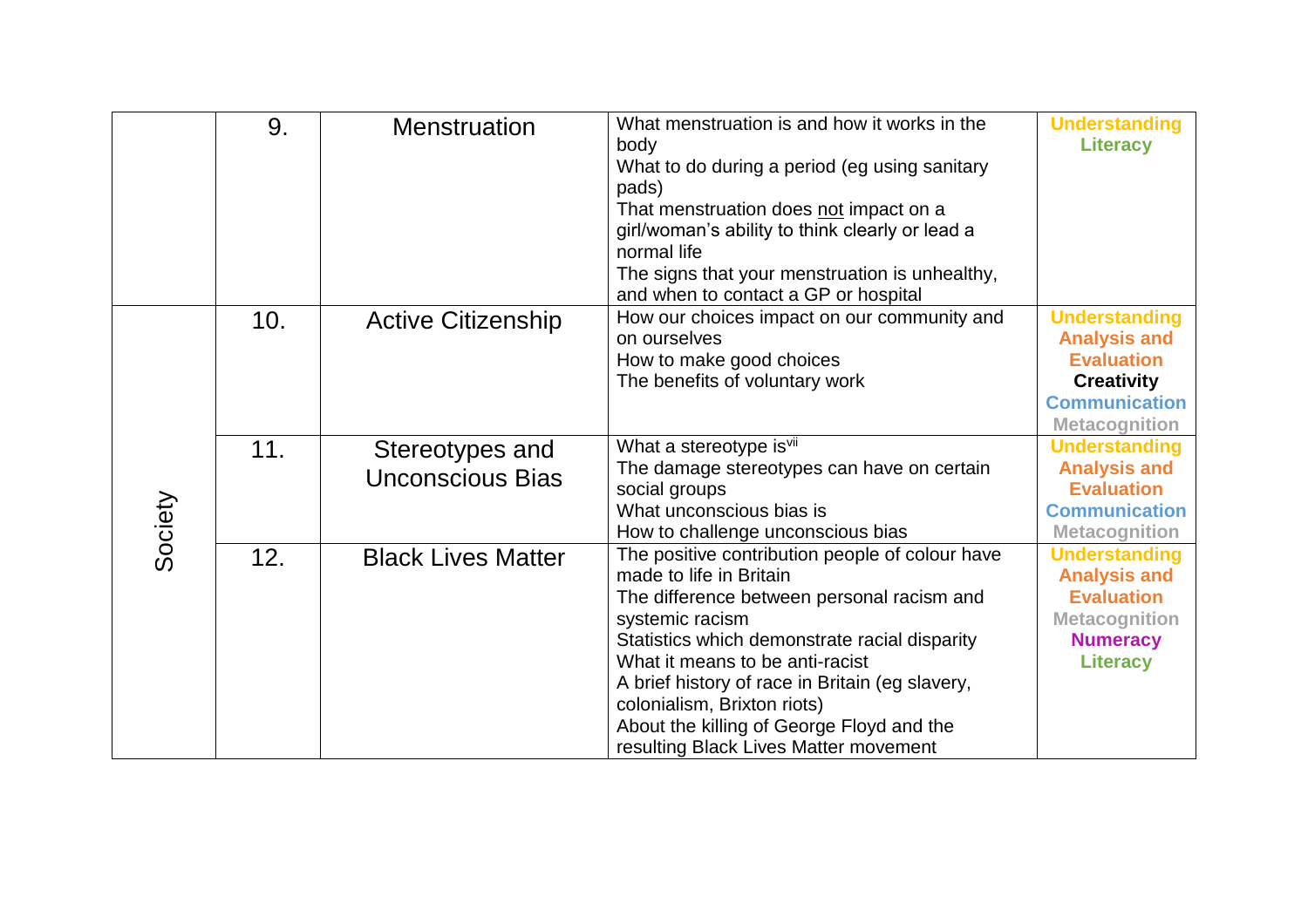|                                   | 13. | Parliament                   | Why an interest in politics is important<br>The direct impact politics can have on their lives<br>(eg introduction of minimum wage, lockdown<br>restrictions)<br>That the UK is a representative democracy<br>How the UK Parliament functions and is elected | <b>Understanding</b><br><b>Numeracy</b>                                             |
|-----------------------------------|-----|------------------------------|--------------------------------------------------------------------------------------------------------------------------------------------------------------------------------------------------------------------------------------------------------------|-------------------------------------------------------------------------------------|
|                                   | 14. | The Economy                  | What is meant by the term "economy"<br>What is meant by GDP and why it matters<br>The size of certain countries' GDPs<br>What can happen to a country if the economy<br>grows, and if the economy shrinks                                                    | <b>Understanding</b><br><b>Analysis and</b><br><b>Evaluation</b><br><b>Numeracy</b> |
| World of Work<br>The <sup>1</sup> | 15. | <b>Making Career Choices</b> | The difference between a job and a career<br>How to make good career choices<br>How to think about the long-term<br>Important things to consider before choosing a<br>job or career (eg responsibilities, salary)<br>How to read and respond to job adverts  | <b>Analysis and</b><br><b>Evaluation</b><br><b>Numeracy</b><br><b>Literacy</b>      |
|                                   | 16. | <b>Career Presentations</b>  | How to give a presentation on a type of career<br>analysing the pros and cons                                                                                                                                                                                | <b>Creativity</b><br><b>Communication</b>                                           |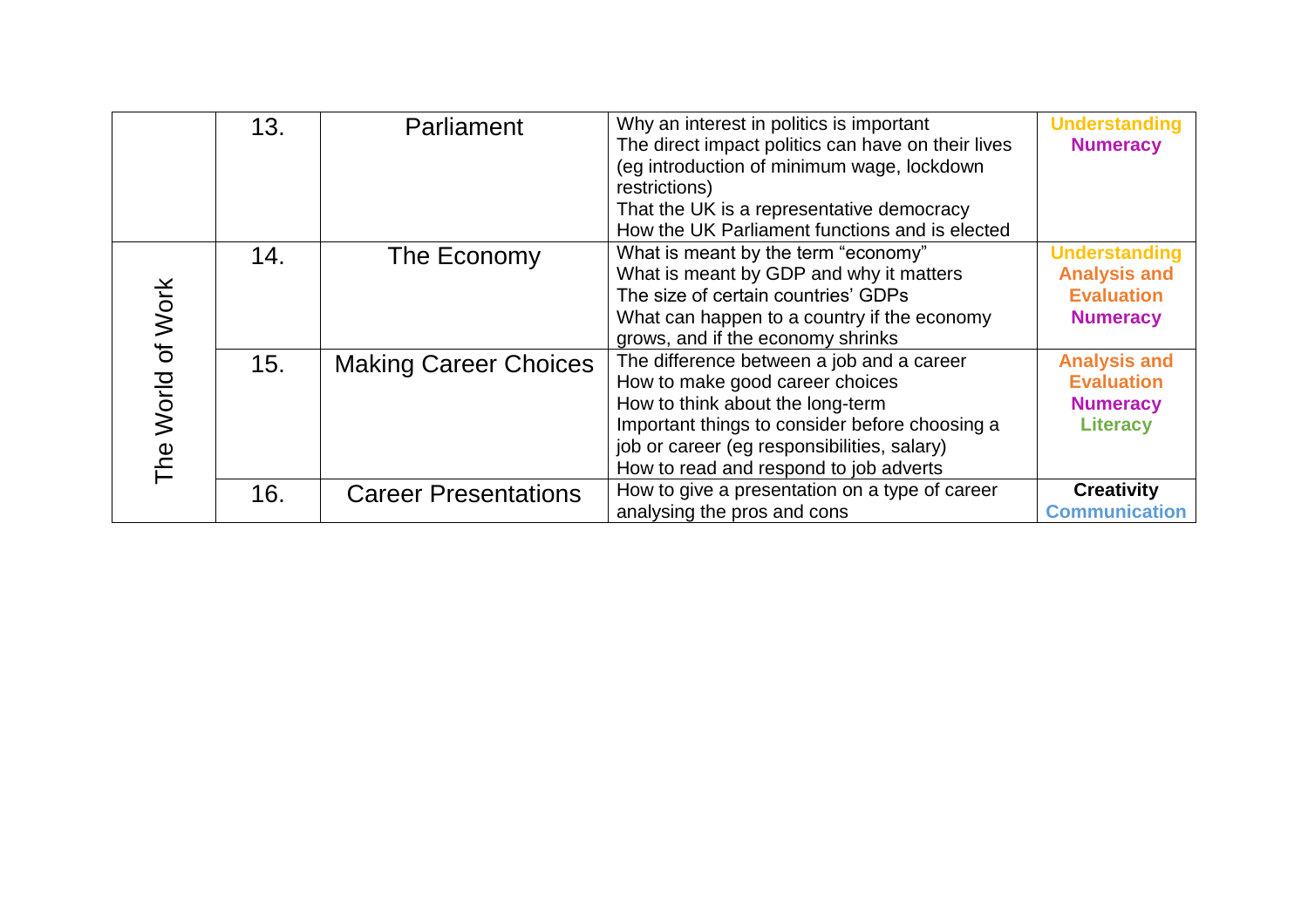| Unit                       | Lesson        | Lesson           | <b>Your Child Will Learn</b>                                 | <b>Key Skills</b>                       |
|----------------------------|---------------|------------------|--------------------------------------------------------------|-----------------------------------------|
|                            | <b>Number</b> |                  |                                                              |                                         |
|                            | 1.            | Managing My      | Identify self-management skills and behaviours               | <b>Literacy</b>                         |
|                            |               | <b>Behaviour</b> | Describe how different people can develop their              | <b>Communication</b>                    |
|                            |               |                  | skills and behaviours                                        | <b>Understanding</b>                    |
|                            |               |                  | Apply your ideas to your future detailing the                |                                         |
|                            |               |                  | steps you took to become successful                          |                                         |
| Health and Substance Abuse | 2.            | Alcohol          | What alcohol is and the types of products that<br>contain it | <b>Understanding</b><br><b>Literacy</b> |
|                            |               |                  | The laws around alcohol                                      | <b>Numeracy</b>                         |
|                            |               |                  | Why some people choose to drink alcoholic                    |                                         |
|                            |               |                  | beverages                                                    |                                         |
|                            |               |                  | The negative consequences of irresponsible or                |                                         |
|                            |               |                  | prolonged consumption of alcoholic beverages                 |                                         |
|                            | 3.            | Tobacco          | The effects smoking tobacco has on the body                  | <b>Understanding</b>                    |
|                            |               |                  | About case studies of former smokers who                     | <b>Communication</b>                    |
|                            |               |                  | suffered from diseases linked to their tobacco               |                                         |
|                            |               |                  | addiction                                                    |                                         |
|                            |               |                  | How to resist peer pressure if a friend wants you            |                                         |
|                            |               |                  | to start smoking                                             |                                         |
|                            | 4.            | Drugs            | What is meant by the term 'drug', and the                    | <b>Understanding</b>                    |
|                            |               |                  | difference between legal drugs (eg caffeine) and             | <b>Literacy</b>                         |
|                            |               |                  | illegal drugs (eg cocaine)                                   | <b>Communication</b>                    |
|                            |               |                  | The three classes of drugs in UK law                         |                                         |
|                            |               |                  | The current prison sentences in UK law for                   |                                         |
|                            |               |                  | consuming or selling illegal drugs                           |                                         |
|                            |               |                  | The impact misuse of illegal drugs can have on               |                                         |
|                            |               |                  | physical and mental wellbeing                                |                                         |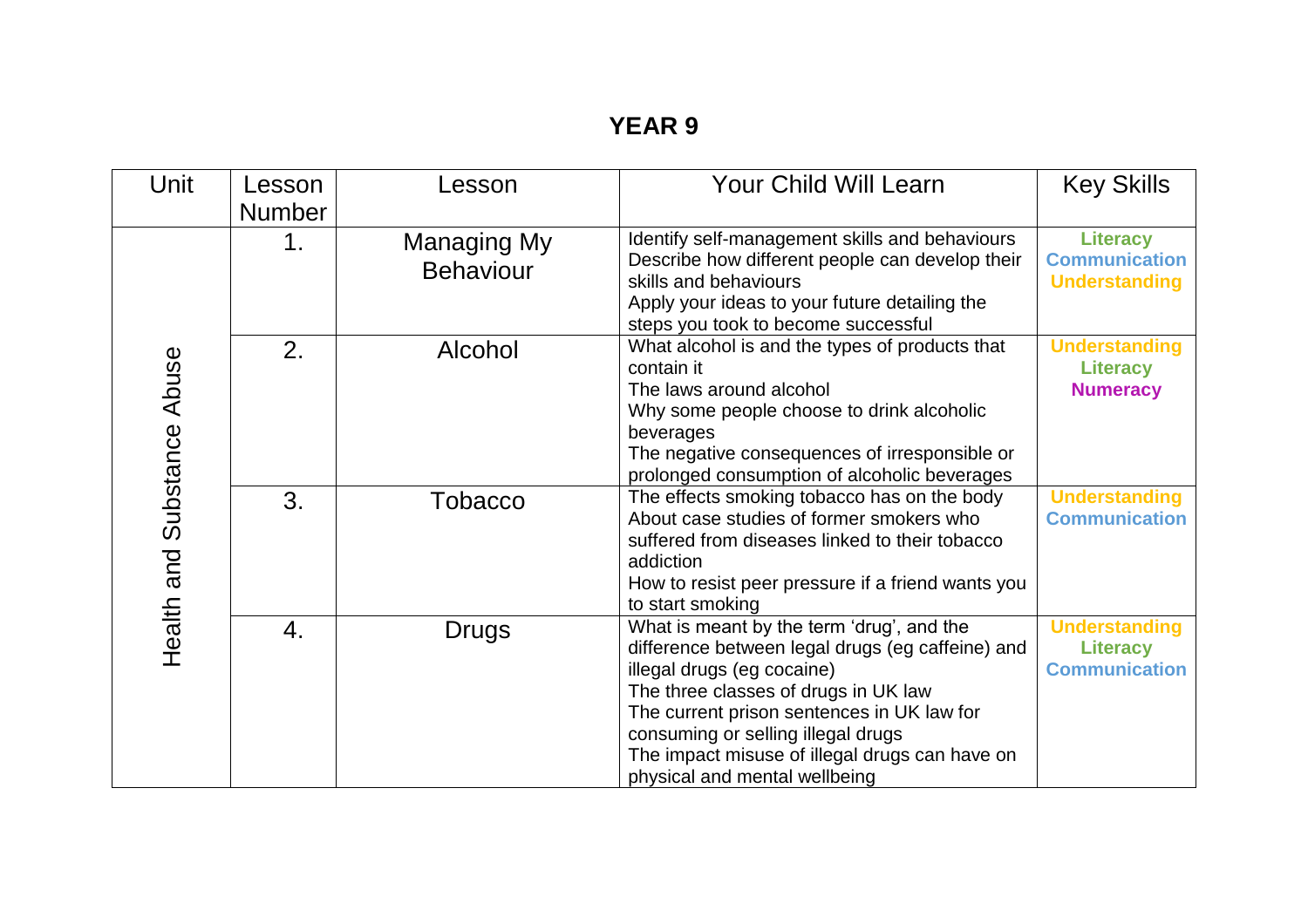|                  |    |                                                  | About case studies of former drug users who<br>suffered from diseases linked to their addiction                                                                                                                                                                                                                                   |                                                                                                             |
|------------------|----|--------------------------------------------------|-----------------------------------------------------------------------------------------------------------------------------------------------------------------------------------------------------------------------------------------------------------------------------------------------------------------------------------|-------------------------------------------------------------------------------------------------------------|
| Bodily Integrity | 5. | <b>Consent and Sexting</b>                       | What consent is and why it is important before<br>entering into a romantic relationship<br>The current prison sentences in UK law for rape<br>and sexual assault<br>The dangers of and legalities around sexting<br>How to contact organisations, charities, or a<br>trusted adult to discuss rape, sexual assault, or<br>sexting | <b>Understanding</b><br><b>Communication</b><br><b>Analysis and</b><br><b>Evaluation</b>                    |
|                  | 6. | Pregnancy                                        | How a foetus develops in the womb<br>Different methods for starting a family outside of<br>traditional pregnancy (eg IVF, adoption)<br>Different methods for avoiding starting a family<br>(eg contraception, abortion)                                                                                                           | <b>Understanding</b><br><b>Communication</b><br><b>Analysis and</b><br><b>Evaluation</b><br><b>Literacy</b> |
|                  | 7. | <b>Female Genital</b><br><b>Mutilation (FGM)</b> | What FGM is, where it is performed, and why it<br>is performed<br>The impact FGM can have on survivors<br>The laws around FGM in the UK<br>How to spot signs of FGM and how to report it to<br>the appropriate authority<br>How to contact organisations, charities, or a<br>trusted adult to discuss FGM                         | <b>Understanding</b><br><b>Communication</b><br><b>Analysis and</b><br><b>Evaluation</b><br><b>Literacy</b> |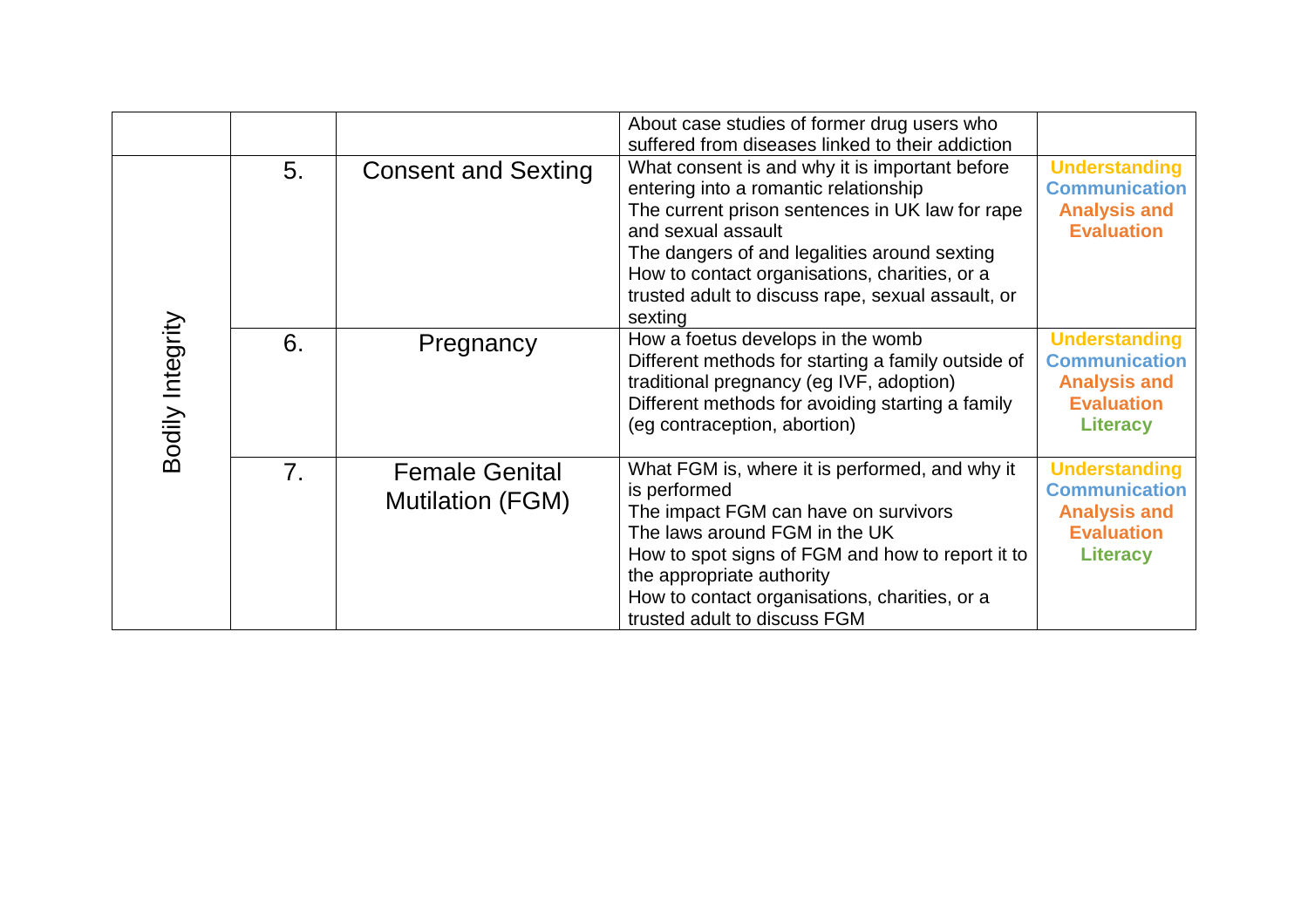|                   | 8.  | <b>Privacy and Data</b>    | How free internet sites and apps can make<br>money from our data<br>Why companies harvest data<br>About the Cambridge Analytica scandal<br>What online privacy is and how to protect yours                                                                                                                                      | <b>Understanding</b><br><b>Analysis and</b><br><b>Evaluation</b><br><b>Literacy</b>                                                 |
|-------------------|-----|----------------------------|---------------------------------------------------------------------------------------------------------------------------------------------------------------------------------------------------------------------------------------------------------------------------------------------------------------------------------|-------------------------------------------------------------------------------------------------------------------------------------|
|                   | 9.  | Marriage                   | What marriage is, in both a cultural and legal<br>sense<br>About the equivalent long-term relationships to<br>traditional marriage (eg civil partnership)<br>The difference between a forced marriage and<br>an arranged marriage<br>How to contact organisations, charities, or a<br>trusted adult to discuss forced marriages | <b>Understanding</b><br><b>Analysis and</b><br><b>Evaluation</b><br><b>Literacy</b><br><b>Communication</b>                         |
| Personal IDentity | 10. | Parenting                  | The role parents, or other carers, play in the life<br>and development of a young person<br>The legal requirements of parents and other<br>caregivers<br>The pros and cons to being a parent or<br>caregiver<br>How to be a successful parent                                                                                   | <b>Analysis and</b><br><b>Evaluation</b><br><b>Literacy</b><br><b>Communication</b><br><b>Understanding</b><br><b>Metacognition</b> |
|                   | 11. | <b>Multiple Identities</b> | The difference between Britain, England, the<br>UK, and the British Isles<br>How people can have a plurality in identities (eg<br>feeling European and British and Welsh at the<br>same time)<br>What intersectionality <sup>viii</sup> is                                                                                      | <b>Understanding</b><br><b>Metacognition</b><br><b>Analysis and</b><br><b>Evaluation</b>                                            |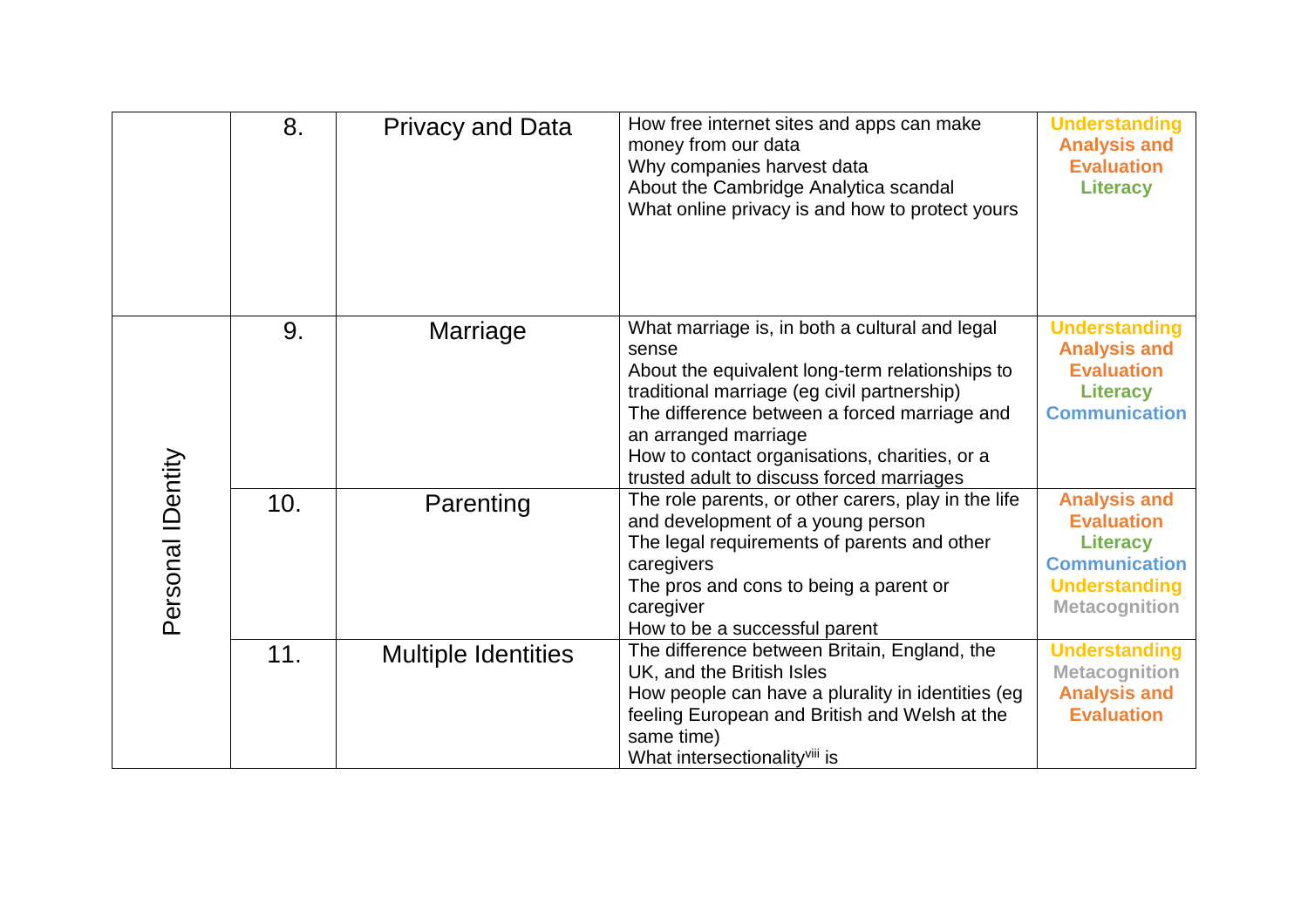|               | 12. | Identity, Diversity, and<br><b>Discrimination</b> | The importance identity can have to particular<br>people or groups<br>Facts and figures that demonstrate the diverse<br>nature of modern Britain<br>How to evaluate the effects of an incredibly<br>diverse society<br>The current UK laws regarding discrimination<br>and prejudice<br>The impact discrimination can have on victims                  | <b>Understanding</b><br><b>Metacognition</b><br><b>Analysis and</b><br><b>Evaluation</b><br><b>Communication</b> |
|---------------|-----|---------------------------------------------------|--------------------------------------------------------------------------------------------------------------------------------------------------------------------------------------------------------------------------------------------------------------------------------------------------------------------------------------------------------|------------------------------------------------------------------------------------------------------------------|
| An Adult Life | 13. | The Cost of Living                                | The different costs that must be factored into life<br>planning (eg rent, bills)<br>How and why the cost of living changes over<br>time<br>The pros and cons of renting vs buying a<br>property<br>How to evaluate different financial options to<br>choose the right one for you (eg Savings<br>Account or ISA, mortgage or rent, credit or<br>debit) | <b>Understanding</b><br><b>Metacognition</b><br><b>Analysis and</b><br><b>Evaluation</b><br><b>Numeracy</b>      |
|               | 14. | The World of Work                                 | What life will be like after studying<br>How to make good career choices<br>How to apply for jobs and perform well in<br>interviews                                                                                                                                                                                                                    | <b>Understanding</b><br><b>Metacognition</b><br><b>Analysis and</b><br><b>Evaluation</b>                         |
|               | 15. | <b>The News</b>                                   | Why keeping up to date with current affairs<br>matters<br>How to read the news with criticality<br>How to spot and respond to fake news<br>The impact sharing an unverified story online<br>can have                                                                                                                                                   | <b>Understanding</b><br><b>Metacognition</b><br><b>Literacy</b>                                                  |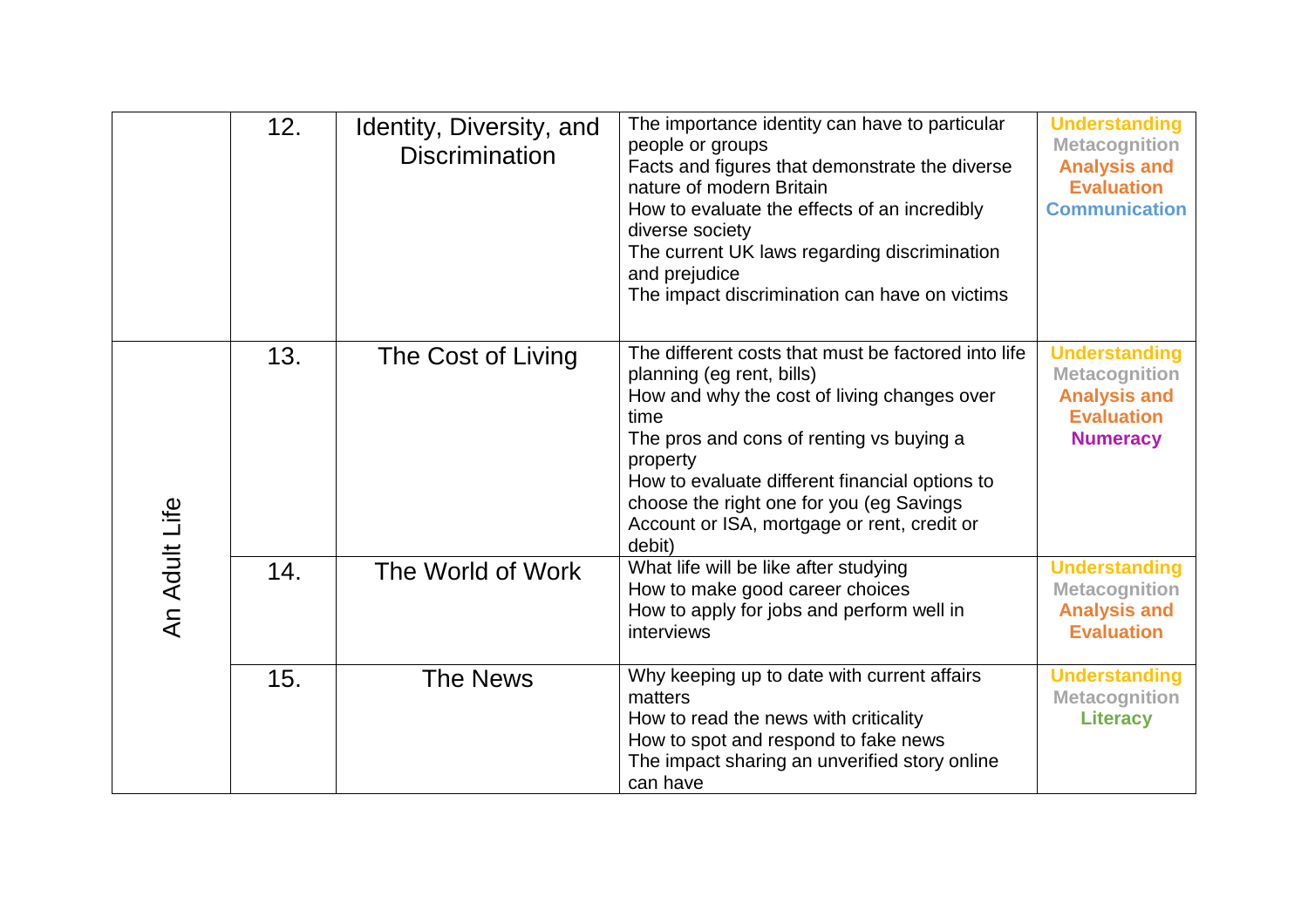|  | 16. | Courts and the Rule of<br>∟aw | How courts work in the English justice system<br>The devolved nature of law in the other parts of<br>the United Kingdom<br>What the rule of law is and why it matters<br>What can happen to those that break the law | <b>Understanding</b><br><b>Metacognition</b> |
|--|-----|-------------------------------|----------------------------------------------------------------------------------------------------------------------------------------------------------------------------------------------------------------------|----------------------------------------------|
|--|-----|-------------------------------|----------------------------------------------------------------------------------------------------------------------------------------------------------------------------------------------------------------------|----------------------------------------------|

-

<sup>v</sup> All lessons on politics and government are delivered in a neutral and unbiased way with teachers prohibited from disclosing their own political views.

vi Policies and ideologies of other main UK parties are touched on for balance, but the majority of lesson time will be dedicated to whichever parties are represented by the Prime Minister and the Leader of the Opposition.

vii This lesson will involve discussion of some common stereotypes. For example, "fat people are lazy" or "people on benefits choose not to work". This will be handled in a sensitive way with the aim of challenging and combatting such stereotypes.

<sup>&</sup>lt;sup>i</sup> By 'relationships', we mean any type of connection or sustained positive interaction between two people. We do not mean sexual relationships. Examples of such relationships include siblings, student and teacher, or friends.

ii This policy is available on the school website.

iii This includes abuse between any two people in any type of relationship such as parental abuse of children or controlling behaviour amongst friends, for example.

iv Students will learn about the positive contribution feelings of love and attachment can have, but will not learn about physical intimacy or sex during KS3.